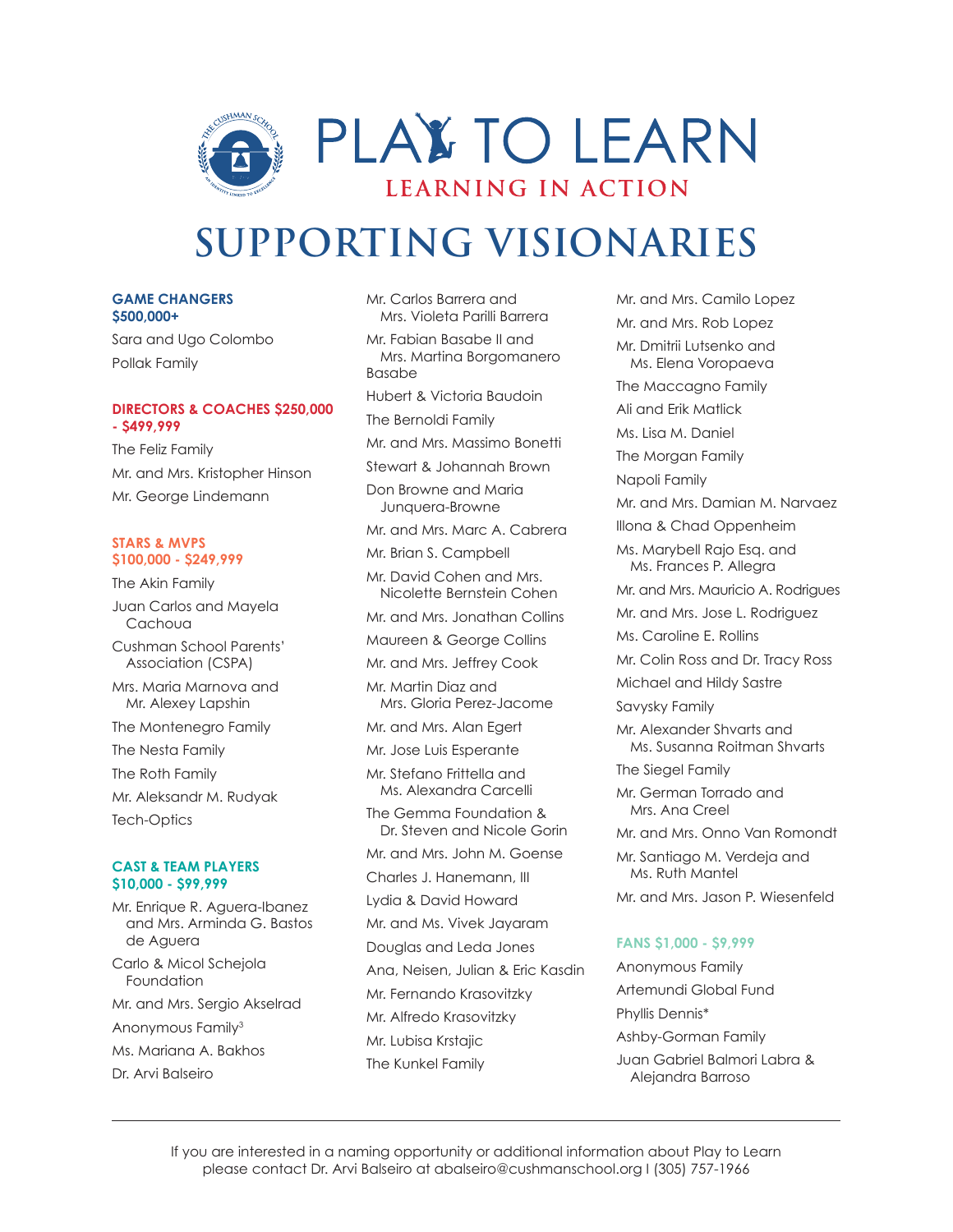

Dr. Yngrid Barrera Mr. Rolando R. Bazail and Mrs. Sarah J. Barber-Bazail Ms. Jacqueline Becerra Mr. and Ms. Gerardo Becerra Mr. and Mrs. Patrick Blanchet Ms. Bruna Borges de Cassia Mr. Samuel Burstyn Honorable Donald Cannava and Tiffany Cannava Mr. and Mrs. Christopher Carver Ms. Susanne Charlton Mr. and Mrs. Bharat K. Chatani Mr. Clayton and Mrs. Denise **Chinquee** Giacomo Chinoy Mrs. Martha Anne Collins Mr. and Mrs. J. Michael Cook Alan & Trudy Courey The Cowles Charitable Trust Michael & Kevin Cudlipp The Damley Family Luciana Bozan Mr. Christopher Daniels and Ms. Ruth Infarinato Mr. and Mrs. Scott Davidson Ms. Virginia Davis Ms. Simi K. Diskin Ms. Myrna Domit and Mr. Souheil Simon Dr. Al Eiber and Mrs. Kim Kovel Frank and Emily Eismont Mr. Igor Evtushok and Mrs. Anastasia Vlasyuk Mr. and Mrs. Charles Fabrikant

Ms. Michelle Febres Fred and Mary Fernandez Mr. Mathieu F. Ferragut and Ms. Cristal Yang-Ferragut Mr. and Mrs. Joseph Fuisz, Esq. Andi Gale and Family Mr. Manuel Garcia Mr. and Mrs. Renato L. Giffoni Mr. and Mrs. Todd Glaser Dr. and Mrs. Greg Goldfaden Dr. and Mrs. Barth Green Mr. Reda Habour and Mrs. Noelia Madiedo Mr. and Mrs. Michael Haskett Mr. Ali H. Husseini Mr. Seth A. Kanegis The Kaplan Family Mr. and Ms. Richard Kebrdle Mr. and Mrs. Paul J. Keenan, Jr. Mr. and Mrs. Isaac Kodsi Mr. Mark Kravitz and Mr. Jonathan Kravitz The Lazarus Family The Leichtling Family Dr. Walter J. & Judith E. Lentz Mr. and Mrs. Edouard Leon The Lieberman Family Mr. Gonzalo Lopez Jordan Mr. Roberto Lottini and Ms. Sandra Savini Mr. and Mrs. Jeffrey D. Lowe Lorena and Javier Lumbreras Maxine and Monroe Maercks Raul and Milei Matos Dr. and Mrs. Luis E. Mendez

Ms. Mary M. Michel Mr. Jonathan A. Millen, II Mr. and Mrs. Kenneth D. Murena Mr. Jorge E. Nájera and Ms. Shelly M. Sweeney Dr. and Mrs. Seymour Nash Mr. Francisco J. Neira and Ms. Paola Torres Mr. Don and Dr. Della, Michael and Billy Nelson Mr. and Mrs. Jason Nevader Mrs. Jody Olson Mr. Alexander S. Orlofsky and Ms. Vanessa Menkes Mr. and Ms. James D. Payer Isabella & Jake Penrod Mr. Daniel Perez and Mrs. Carmen Rodriguez-Altieri Perez Mr. Charles Perez and Mr. Keith Rinehard The Petrushin's Family The Ragheb Family Ranucci Family The Resnick Family Robert and Sallie Anne Rodriguez Cheryl & Dick Rogers Ashley Sophia Rojas Mr. and Mrs. Barry L. Rothberg Ms. Margarita Rudyak Mr. Sean Saladino and Ms. Karla F. Duran Mr. and Mrs. Ricado Sarria Mr. and Mrs. Stephen K. Sawitz Ms. Caren Sredni Mr. Robert G. Sterner Motola/Sullivan Family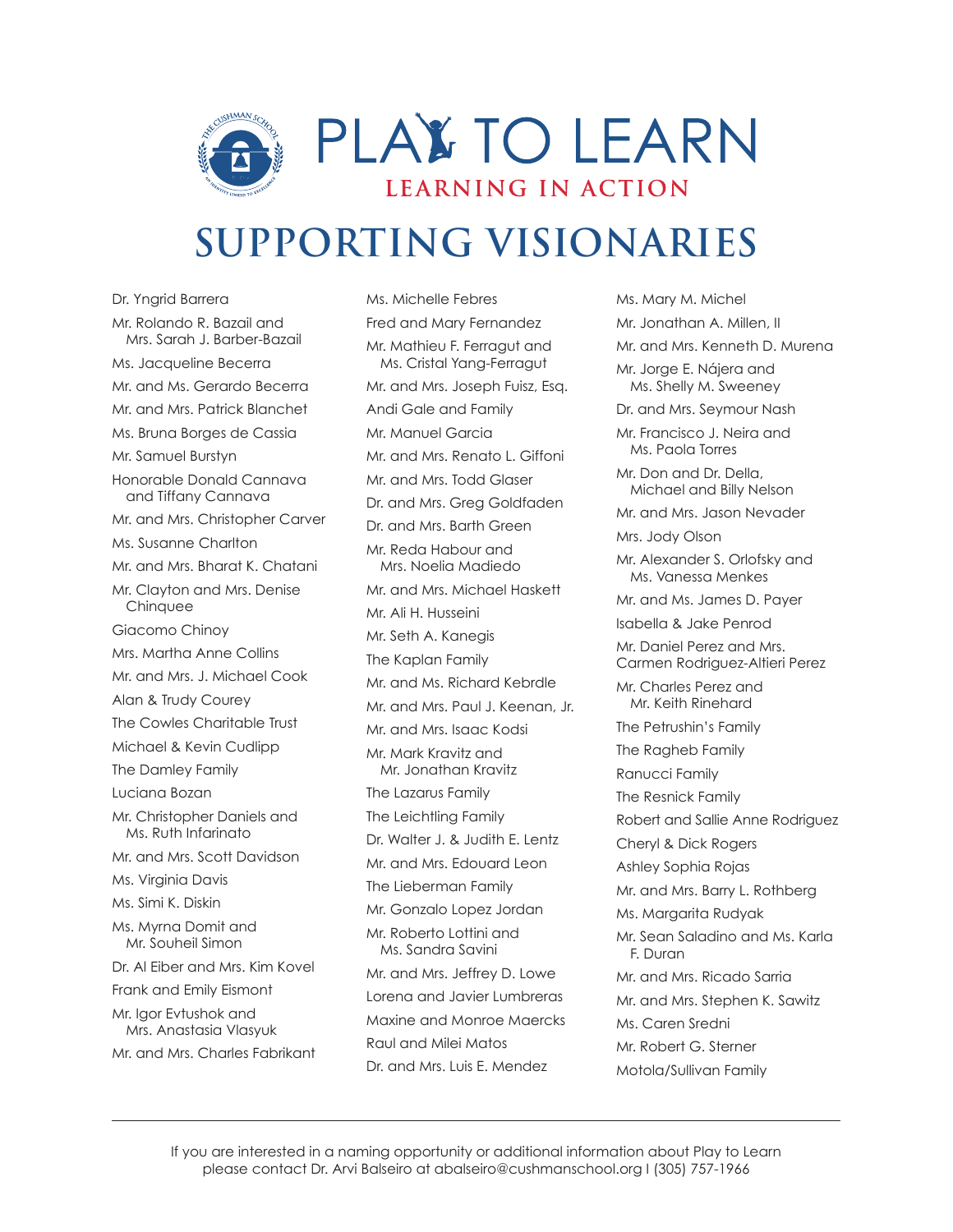

Mr. Miguel Talento Mr. and Mrs. Aaron Tandy Romy Telleria Mr. Bryan S. Wells and Ms. Susan J. Toepfer Ms. Randi F. Wolfson Mr. Andrew Yeager and Ms. Stacie Brentzel The Allison Nash Group LLC **MASCOT \$0 - \$999** 1st Class for Kids, Inc. Ms. Monica Adams Mr. David Adler and Ms. Cristina Mas Ms. Lizeth Aguirre Ms. Alejandra Alba Mr. Angel Aleman Mr. and Mrs. Joaquin J. Alemany Mr. Richard C. Alterman and Ms. Victoria Hernandez Ms. Joelle Alvarez Amado Family Ms. Jesica Amarilla Mr. and Mrs. Dennis M. Amoils Mr. Emiliano Amoroso Ms. Marla E. Angell Anonymous Family4 Mr. Hossam Antar and Mrs. Carem Costa Ms. Alejandra Arceo Mr. Jeffrey Arellana Lisa and Kenneth Arvin Mr. and Mrs. Edgar J. Asebey-Birkholm Ms. Erika Assael

Ms. Violeta Ayala Ms. Violeta Azulvide Mr. Sigurdur Bachmann and Ms. Leah Solomon Bachmann Dr. and Mrs. Alejandro Badia Mrs. Alexandra A. Badia Mr. Ricardo Bailon Ms. Megan Balkenbush Marcelo and Thilie Ballona Mr. Juan Balmori Ms. Mariana Barbosa Mr. Vincent H. Barbosa Mr. Luis Bardales and Ms. Amada I. Bardales-Vasquez Ms. Samantha Barquera Mr. and Mrs. Javier R. Barrera Ms. Beatriz Baruch Mr. and Mrs. Fabian Basabe Sr. Mr. Andrea Battista and Ms. Lilaj Segal Beracasa Family Ms. Leslie Berg Mr. Ricardo Berl Maria Ines Besada Mr. Olivier Beuzelin Mr. and Mrs. Shaun P. Bhagwan Ms. Vanessa Bianchi-Lehnhoff Mr. and Mrs. Roger Blum Mr. and Mrs. Derek S. Bond Mr. Cesar A. Borja Mr. Filippo M. Bovio and Ms. Mary T. Doud Ms. Aurora Bravo Ms. Ana Erica Brohme Ms. Katy Broitman

Ms. Luz Bronson Mr. and Mrs. Steven Budin Ms. Julie Burgos Ms. Blanca Calderon Ms. Daniela Calemzuk Ms. Nilsa Calvo Mr. and Ms. Jose Canamaque Ms. Graciela Canavati de Barrera Dr. Panagiota Caralis Ms. Belinda Carbonell Ms. Margarita Cardiel Mr. Gary M. Carman Ms. Maria Carpizo Mr. Victor A. Carvallo and Ms. Fabiola Rogondino Ms. Daisy Casteleiro Mr. Abel Castellano Mr. Alejandro Ceron Father Claudio F. Cerutti Sr. and Ms. Maria F. Prieto Ms. Monica Cervantes Ms. Stephanie Cesare Mr. Hernan Cespedes Mr. Erick A. Chacin and Mrs. Patricia D. Bruzual Mr. Harvey Channel von Knapp Mr. and Mrs. Lyle Chariff Ms. Sharon Chartarifsky Dr. Aurel Chebanu and Mrs. Olga Timonina Ms. Angela Chemla Mr. Robert Cheng and Mrs. Molly McGreevy Mr. David Chiang and Mrs. Mariana Ureta Ms. Norma Chiodi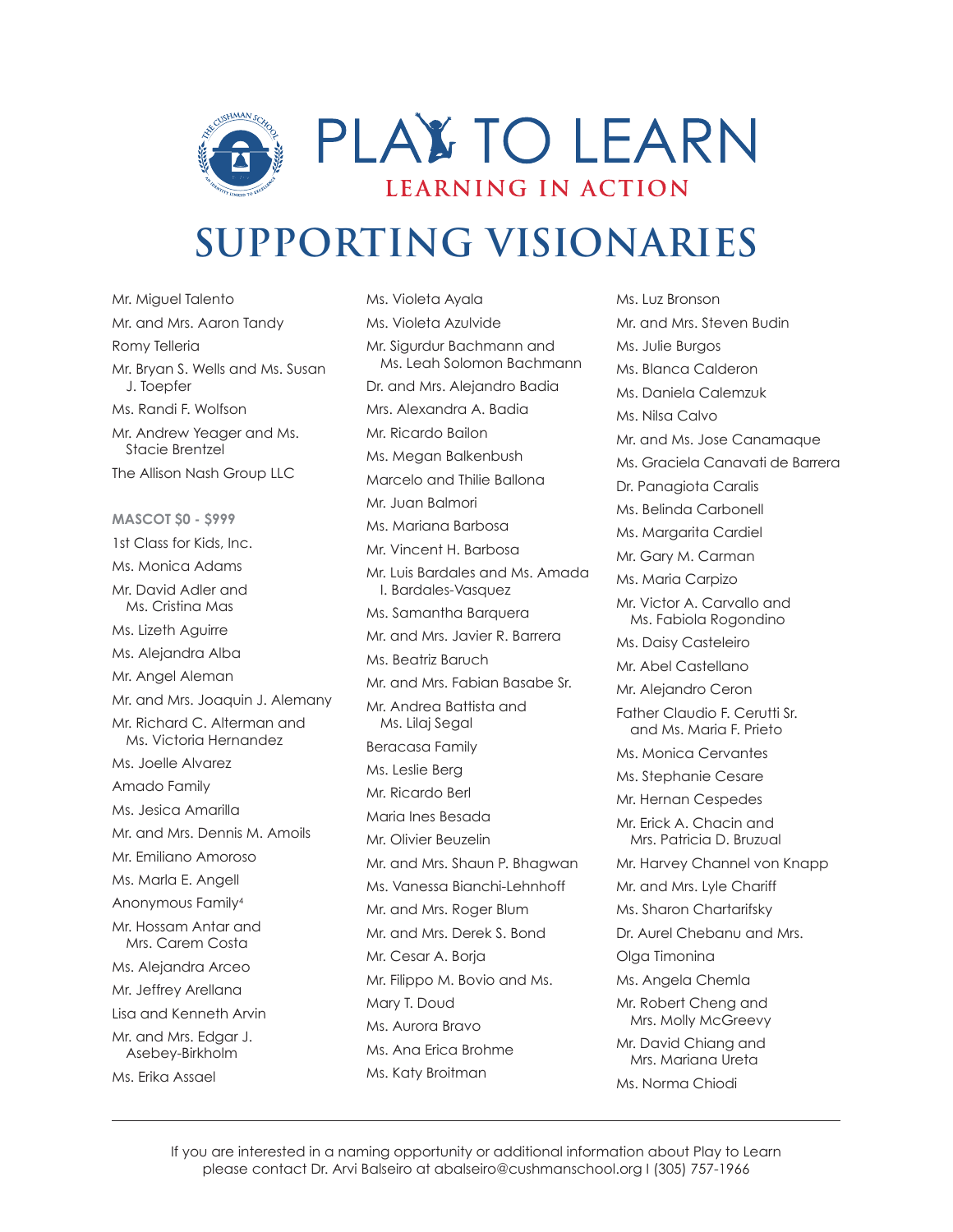

Ms. Nicole Christodoulou Mr. Daniel Chteinberg Ms. Lizbeth Cigarroa Escobar Ms. Susan Cogan The Coglianese Family Ms. Deborah Cohen Mr. Thomas W. Coleman Mr. James C. Conway and Mr. Iain Montford Ms. Julie Coplon Mr. Alfredo Cordoves Ms. Daliza Corona Ms. Maria Corona The Corzo Family Mr. and Mrs. Ricardo J. Costa Mr. and Mrs. Kevan T. Cramer Ms. Graciella Creazzo Ms. Estefany Cruz Ms. Amalia Cuervo Ms. Monica Cuevas Mr. Henrique A. Da Fonte Filho and Mrs. Roberta B. Da Fonte Mr. and Mrs. Andrew B. Danek Mr. and Mrs. George Dargham Ms. Pat Davie Mr. Mario J. Davila and Mrs. Yoly O. Ripepi Shirley Stobs Davis Ms. Fernanda de Cima Ms. Tania De la Serna de la Torre Family Ms. Hilda De Luna Mr. Guillermo Del Solar Mr. Jaime F. Del Valle and Ms. Marta Zaragoza

Ms. Marcela Delacroix Ms. Sol Delgado Dr. Veronica Deus Ms. Lillian Dialuce Ivette R. Diaz Ms. Clementina Diaz Ms. Alison Dincecco Mr. Jason Dinter and Ms. Maria Ramirez-Dinter Mr. Matthew Dolton and Dr. Melissa Dolton Ms. Tali Broitman Dolub Drs. Mehul H. and Purvi M. Doshi Ms. Amy Downerd Tekeveis Dozier Mr. and Mrs. Glenn Dryfoos Ms. Paula Ducay Mr. Christopher F. Dupuy and Ms. Heyka Zambrano Eismann Family Ms. Daniela Enderica Ms. Maria Andrea Enriquez Ms. Alicia Estrada Ms. Claudia Eusse Ms. Adriana Falla Ms. Jeanette Farach Mr. Giovanni Fasciano and Mrs. Enrica Nino Ms. Carol Fastlicht Mr. and Mrs. Lee D. Feinberg Dr. and Mrs. Daniel E. Feinberg Mr. Alberto Feldman Ms. Lorena Feldman Ms. Marina P. Feldman Koen Ms. Nidia Fernandez

Ms. Jimena Fernandez Abeijon Ms. Maria Fernandez Name Mr. Gerardo Ferrando Mr. Richard Fierro *The New Yorker* Mr. Gonzalo Figueroa Ms. Denise Finkelstein Ms. Michelle Finvarb Possin Mr. and Mrs. Hadley M. Fisher Mr. and Mrs. Dennis Flanagan, Jr. Mr. Mario Fortella and Ms. Christina Balseiro Fortella Mr. and Mrs. George Fotiadis Dr. Suzanne Fournier Mr. and Mrs. Patrick Fraser Ms. Monica Friedman Mr. and Mrs. Gary Frohman Mr. Carlos Frost Ms. Maria J. Fuentes Lance Ms. Karon Furszyfer Ms. Vanina Gaddini Dr. and Mrs. Rolando Garcia Jr. Mrs. Nathaly Velazquez Ms. Alessandra M. Damasco Ms. Julie Garcia Ms. Maricela Garcia Ms. Carmen Garcia Mr. Elliott Garcia Ms. Alejandra Garnica Arroyo Mr. and Mrs. Brian A. Gelley Ms. Anabela Vera Ms. Toni Gianni Mr. and Mrs. Richard Gibbs Mr. and Mrs. Lancelot R. Gibbs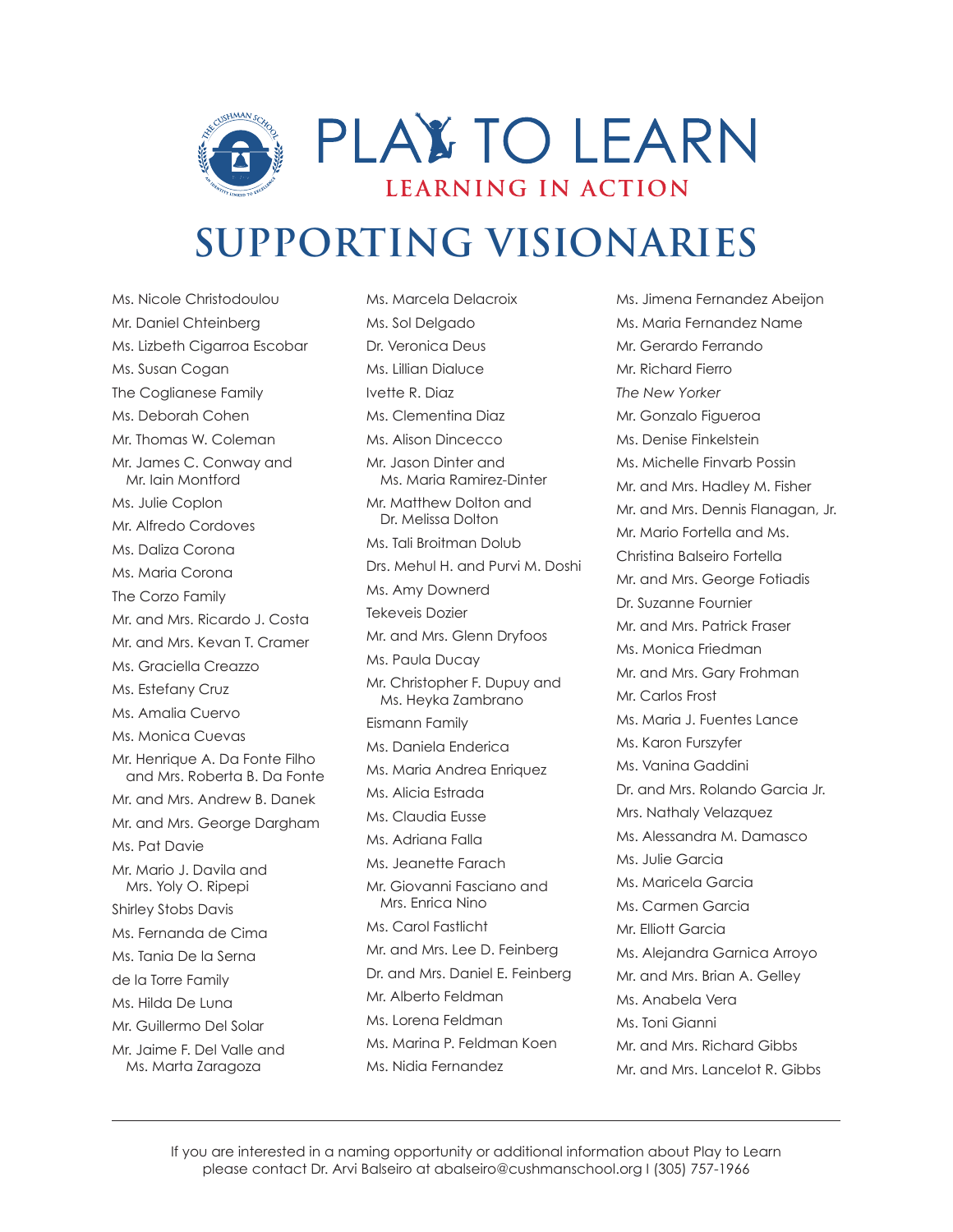

Ms. Gloria Gil Ms. Danelle Gilles Mr. Eduardo Giralt and Ms. Ana C. Muniz Ms. Vivian Gleich Randy and Randi Goldberg Mr. and Mrs. Gerald Goldfarb Ms. Alejandra Goldstein Ms. Marisa Goldwasser Yaidy E. Gomez Mr. Diego Gonzalez-Rossi Gorman Family Ms. Carolina Grandolini Mr. and Mrs. Daniel Grimes Ms. Lisette Gruener Ms. Susanna Grzeschik Ms. Sonia Guell Ms. Damarys D. Guerrero Ms. Irene Guiot Mr. Ronald Gulaskey and Ms. Karen Smith-Gulaskey Mr. and Mrs. Henry E. Guzman Ms. Kairee Hall Mr. and Mrs. Vincent L. Hamilton, Jr. The Haralson Family Mr. and Mrs. Steve Harivel The Honorable and Mrs. Henry Harnage Mr. Raymond R. Hart Ms. Vicky A. Hausmann Alexander & Tiffany Heckler Mr. and Mrs. Todd C. Hedge Heffernan Family Mr. and Mrs. Matthew A. Hege Chris and Lisa Herbert

Sebastian Maseri & Santiago Hernandez Ms. Yanelis Hernandez Ms. Franziska Hinze Mr. Jack Holly Ms. Celissia Holmes Drs. Luis E. Homes and Gladys E. Maestre Mr. and Mrs. Christopher S. Hudepohl Ms. Maria Florencia Hudson Mr. Jeffrey Humphrey and Mrs. Tracy Towle Humphrey Mr. and Mrs. Mark Ingraham Mr. and Mrs. Tamer S. Iskander Ms. Tal Ivcher The Jacklich Family Ms. Ariana Javois Ms. Sofia Joelsson Ms. Nora Joffe Mr. Johnson Mr. and Mrs. Peter Johnston Mr. Jeffery S. Jones and Ms. Maria H. Ruiz Brian and Diana Judge Mr. Stuart R. Kalb and Ms. Doris C. Pacheco-Kalb Dr. Jeffrey Kanov Mr. and Mrs. Alexander Karakhanian Dr. and Mrs. Kenneth O. Karp Ms. Elizabeth Kern Mr. Scott Killoh and Mrs. Vera Ivanova Ms. Stacy E. Kilroy Mr. Dwayne King

Mr. Yuri M. Kirkel and Mrs. Nataliya Yepifanova Mr. and Mrs. Dennis Kleinman Mrs. Brooke J. Knapp Mr. and Ms. Glenn G. Kolk Mr. Chad Konchak Mr. and Mrs. Christian Konrad Mr. Chris Korge Mr. and Mrs. Marsh C. Kriplen Ms. Helen Kunde Mr. Jonathan Z. Kurry Mr. Antonio A. Lama and Ms. Adriana González-Teja Mr. and Mrs. George E. Lanza Ms. Angelica Larranaga Mr. and Mrs. Steve G. Laskowski Ms. Chantal Laurie Ms. Judith Lebrija Mr. Simon Lee Mr. and Mrs. Thomas Lehman Ms. Orly Leizorek Ms. Catherine Lelong Ms. Valeria Leon Ms. Tatiana Zambrano de Araujo Mr. Bernardo B. Lessa-Bastos Mr. and Mrs. Doug Levine Ms. Angie Leycegui Ms. Cynthia E. Ley-Sepe Mr. and Mrs. Manuel Linares Ms. Feltina Little Ms. Andrea Livingston Mr. Peter T. Loftin Ms. Silvana Lois Ms. Anne Loiselle Mr. and Mrs. Alexander Lopatine Jr.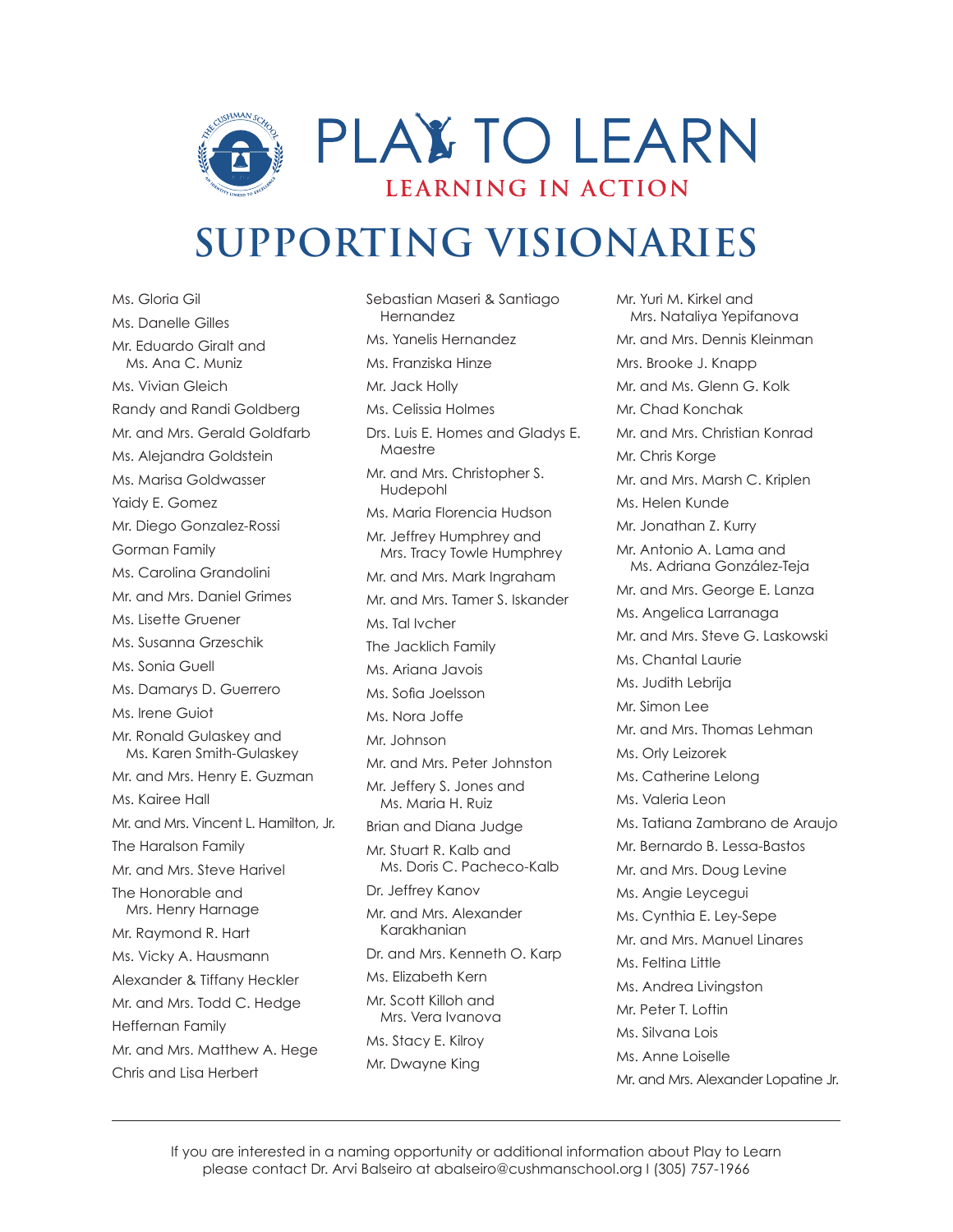

Mr. Diego G. Lopez Carbajal and Mrs. Cecilia I. Flores Soto Mr. Gerardo Lopez Gallo Ms. Linda Lopez Garza Ms. Karen M. Lopez Jordan Mr. and Ms. Max Lorber Mrs. Dale L. LoSasso Ms. Noemi Lozano Ms. Rhoda Lum You Ms. Diana Luna Mr. Stephen and Dr. Joan Lutton Mr. and Mrs. Michael Lynott Ms. Perla M. Machaen Magaldi Family Mr. Alejandro Magana Mr. Mark Mahan Omar and Trish Malone Ms. Christine M. Mancuso Ms. Maria Manerba Mr. Miguel A. Marin and Mrs. Veronica Robert Ms. Patricia Marolda Ms. Maria Marquez Mr. and Mrs. Joe Martinez Mr. and Mrs. Guillermo F. Martinez Ms. Luz Martinez Mr. Jorge Martinez Ms. Norma Martinez Ms. Karina Martinez Mr. David A. Martinez and Ms. Michelle R. Bernstein Mr. Antonio M. Martino Rojas and Dr. Elizabeth M. Kury Perez Ms. Marion Marvil Jacques Mr. and Ms. Ryan Mattina

The McCoy Family Ms. Anne L. McCoy Ms. Nicole Melly Dr. Salomon Menda Pastor Merida MG Insurance, Inc. Dr. and Mrs. Jack J. Michel Mr. and Mrs. Robert V. Milberg Ms. Ana Mirabal-Bivians Ms. Janet Molinar Mr. Jose Molla and Mrs. Maria Cersosimo-Molla Ms. Monteiro Ms. Daniela Montemayor Ms. Rosa Montenegro Mr. Jonathan Montes Mr. German Montoya and Ms. Sylvia R. Emery The Morgan Family Ms. Claudia Moore Mr. and Mrs. Adam J. Mopsick Mr. Nestor J. Morales and Ms. Anne R. Caron Morales Ms. Roxana Morales Ms. Angelina Morcia Ms. Kelsey Motley Ms. Niza M. Motola Ms. Keileen Learning, Inc. Mr. Carlos A. Munera and Mrs. Monica L. Godoy Ms. Deirdre Murphy Ms. Monica Musi Ms. Miriam Name Ms. Patricia Nanez Ms. Elena Nechtcheret

Mr. Gonzalo Negrete and Ms. Nina Surel Mr. Arturo Nelson and Ms. Karla Ibarrola Ninja Lounge LLC Mr. and Mrs. Anthony Nowakowski Ms. Daniela Nunez Ms. Nelida Nunez Ms. Luz Ochoa Ms. Geni Oliveira Mr. John R. Olsen and Ms. Lamis Nazer Mr. and Mrs. Christian D. O'Mahony Ms. Luz Ortiz Ms. Andrea Osorio Ms. Leila Osseiran Ms. Taly Ostfeld Dale C. Ostrowski Mr. Hugo Pacanius Ms. Debbie Padilla Mr. and Mrs. Marcelo Paez Ms. Marcia Page Mr. and Mrs. Rodolfo J. Paiz Mr. and Mrs. Mauricio A. Paredes Jeannette Buhler Parish\* Dr. and Mrs. Javier Parra Mr. Ralph Patino Esq. Ms. Laura A. Pazos Mr. John K. Pelt and Mrs. Anita V. Barba Ms. Mariela Penaloza Mr. Patrick Penkwitt and Ms. Michelle Naves Mr. Enrique E. Peraza and Ms. Karla G. Martinez-Peraza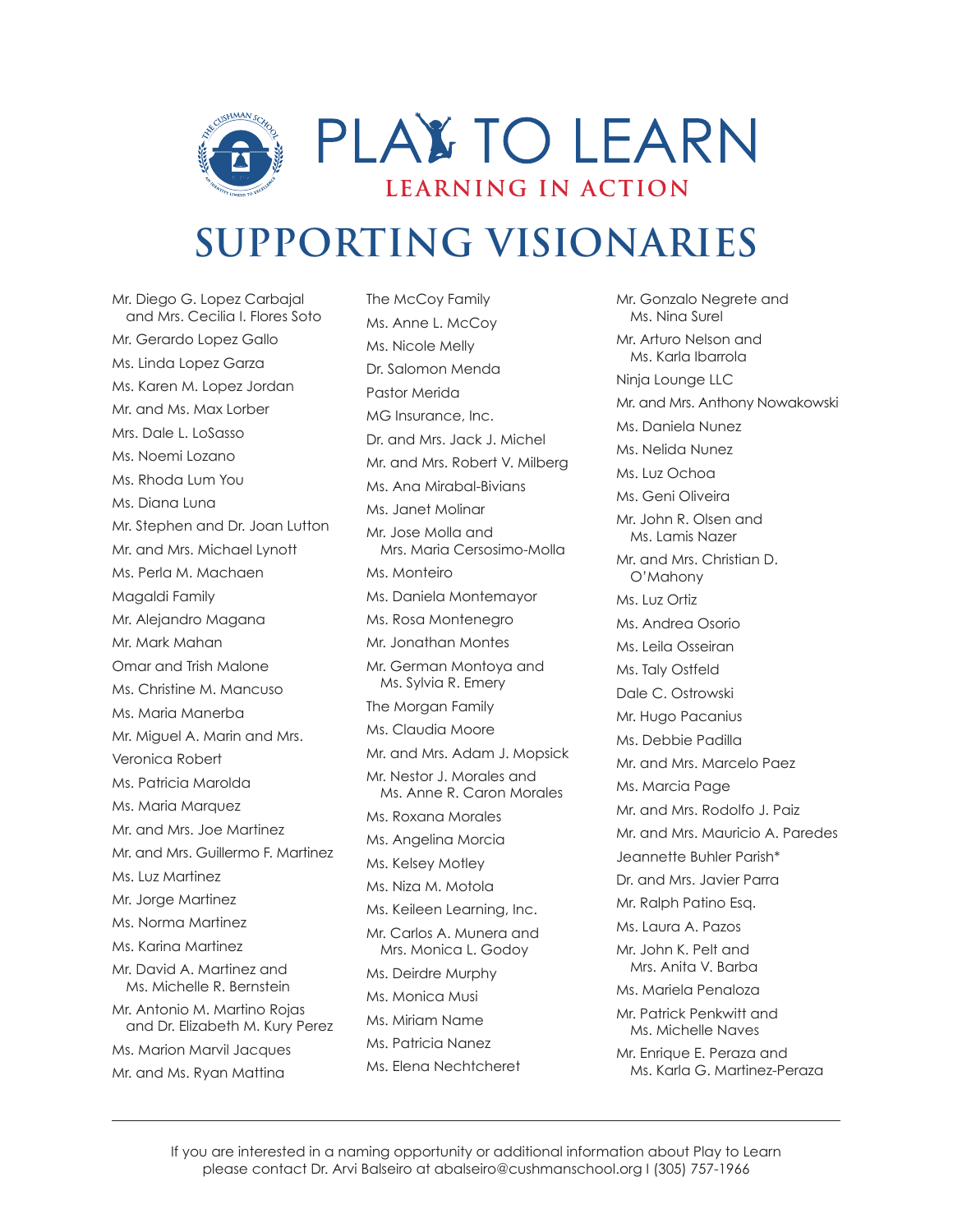

Mr. Manny Perdomo Ms. Ariela Perelman Mr. Carlos Perelman Dr. and Mrs. Jose E. Perez Mr. and Mrs. Henry Perez Ms. Denise Perez Mr. and Mrs. A. Edward Quinton III Ms. Gabriela Quinzanos Ms. Houda Rahim Mr. Pedro R. Rajo Jr. Dr. David B. McMahan Ms. Silvana Recalde Jan Fike Reese Ali Reiss Tutoring Brian and Kathie Reiter Ms. Sheri Rentzepis Mr. Javier Resnik Mr. Alejandro Restrepo Ms. Silvia Revelli Ms. Roberto Reyes Dr. Adriana Reynolds Mr. Randall Richards Ms. Diana Rivera Mr. Marcos A. Rizzon and Mrs. Marisa B. Cisneros Rizzon Ms. Familia Roberts Marianela Stein Ms. Regina Rodriguez Mr. Jose F. Rodriguez and Ms. Maria P. De Oliveira Ms. Josefina Rodriguez Molas Ms. Michelle Rofe Mr. and Mrs. Antonio E. Rojas Jr. Mr. Gustavo Rojas

Mr. and Mrs. Douglas Romanik Ms. Angelica Romero Mr. and Ms. Oscar Ruano The Rutland Family Mr. Salomon Saba Francine and Steve Sabin Mrs. Tanya Saez Mr. Tomas Saiz Ms. Maribel Salazar Ms. Ana Salazar Ms. Stacey A. Samonides Ms. Eva San Martin The Sanchez Family Ms. Monica Sanchez The Sands Family Mrs. Alexandra Santarosa Mr. Victor J. Santiago and Ms. Vanessa M. Rodriguez Mr. and Mrs. Jerry Santos Ms. Karla Santos Ms. Esmeralda Santos Ms. Leticia Saucedo Mr. and Mrs. Manuel A. Sauleda Mr. and Mrs. Christopher Savits Mr. and Mrs. Sean Saylor Ms. and Mr. Linda Scharf Mr. and Mrs. Jack Schneider Mr. and Mrs. Nate H. Schulberg Mr. Martin Schultz and Mrs. Alla Brunstein Mr. and Mrs. Dean A. Schwartz Jeff Schweiger and Julia Stutts Ms. Valerie Seeve Mr. and Mrs. Rainey Sellars

Mr. and Mrs. Cuneyt Senkesen Ms. Dema Seoane Ms. Jennifer Seretti Mr. and Mrs. Humberto Sevilla Ms. Vanessa Shamosh Mr. Artur Shehu and Ms. Ema Troplini Ms. Castalia Silva Joel and Carrie Simmonds Mr. and Mrs. Alan M. Simon Mr. Conrad Simpson Ms. Ariela Sire Mr. and Mrs. Marc A. Smiley Mrs. Nadejda Smirnova Ms. Nancy Smith Mr. Andrew M. Smulian Mr. Felipe Sommer Mr. Sebastian N. Sora and Ms. Dianne Carroll Mr. Terry Soriano-Zucker Ms. Elizabeth Sotir Ms. Beatriz Soto Ms. Caitlin Spurr Ms. Romina Stahl James and Alicia Becker-Stamatis Ms. Sladja Stantic Ms. Pamela K. Stewart Melissa Stobs Mr. and Mrs. Erik W. Stromeyer Alexander Strulovic Mr. and Mrs. Jonathan Sturman Mr. and Ms. Paul Sulkin Ms. Silvia Tapia The Temes Family